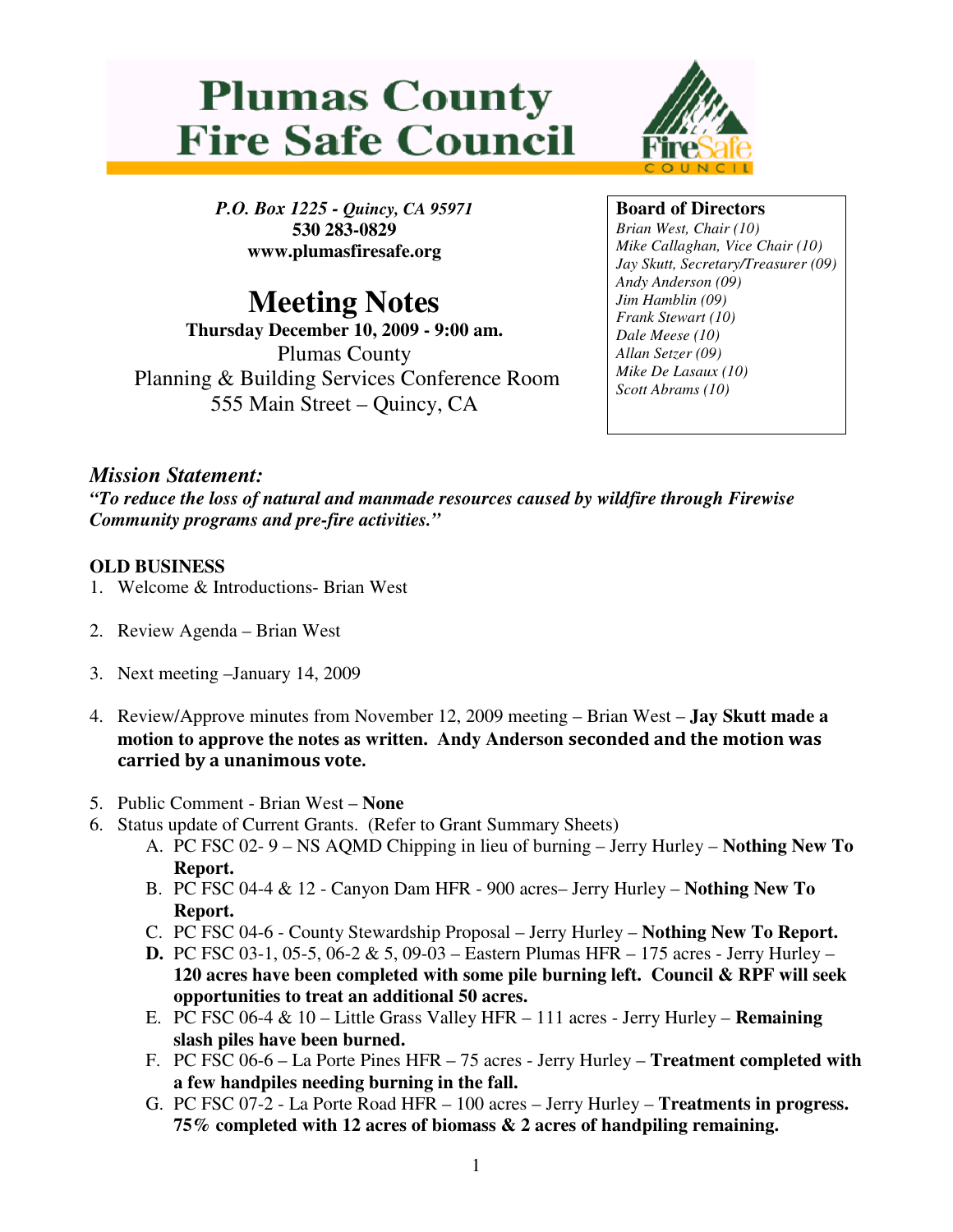- H. PC FSC 07-5 C Road right-of-way planning Jerry Hurley –**CSD Collected about 70 letters of landowner support of implementing the project. This represents about 70% participation.**
- I. PC FSC 07-6 Taylorsville HFR 30 acres Jerry Hurley **Nothing New To Report.**
- J. PC FSC 09-2 & 09-4 Elderly/Disabled Defensible Space– Jerry Hurley –**Began discussions on income levels and match. Information to be collected and discussed in January.**
- K. PC FSC 07-10 County Educational Workshops Jerry Hurley –**Now that SNC has released funding project activities will resume in 2010.**
- **L.** PC FSC 08- 1 Gold Mtn. HFR Jerry Hurley **160 acres have been treated. Treatments are complete and project is closing out.**
- M. PC FSC 08-2 PC FSC Council Coordination 2007-2009 Jerry Hurley **Work continues with FSC coordination activities, meeting with contractors and foresters on fuel reduction projects, assisting PC Planning & Building in obtaining grant funds, sharing of fire safe information and making FSC presentations.**
- N. PC FSC 08- 3 HFR Project Development –Jerry Hurley **RPF's working with a number of communities & PC FSC to develop projects for grant applications. RPF's collecting environmental information needed to prepare THP Exemptions.**
- O. PC FSC 09-1 PC FSC Community HFR Planning 2009-2010 Jerry Hurley **Now that SNC has released funding project activities will resume in 2010. IN combination with N. above.**
- 7. Status update of proposed Grant Proposals. -
	- A. Plumas County FSC Coordination -2009 SNC- **Pending**
	- B. PC Planning Dept –FEMA **Application submitted to FEMA, pending decision.**
	- C. PC FSC Coordination 2010 **Title III-FSC- Application submitted to PC BoS.**
	- D. PC Planning Dept GIS mapping Title III-FSC **Title III-FSC- Application submitted to PC BoS.**
	- E. Community HFR CA FSC **CA FSC proposed to provide some funds to PC FSC for HFR projects. A prior grant request was modified and submitted for 100 acres.**
- HFQLG –HFR project overview/relation to communities' opportunities Project mapping integration involving USFS, CDF and Fire Safe Council -   
 Allan Setzer –**PNF has developed a Hazardous Fuel Reduction map showing HFQLG layer, PC FSC and industrial landowner projects with the PC FSC's communitiesat-risk & WUI layer. Expect to see progress in backlog of projects wit Moonlight fire salvage work completed.**
- 9. Implementation of the Plumas County Community Wildfire Protection Plan (CWPP) -Jerry ' **PC Emergency Services Advisory Committee to meet in January to develop strategy for making fire mitigation recommendations to the Board of Supervisors.**
- 10. Defensible Space on Public Lands Larry Craggs 2009 projects have been completed.
- ++Update of local FSC (Almanor Basin & Gold Mtn.) activities Jerry Hurley **Almanor Basin FSC is moving aggressively to submit their Firewise Application. Graeagle will be making a Firewise application for their Fire Protection District.**